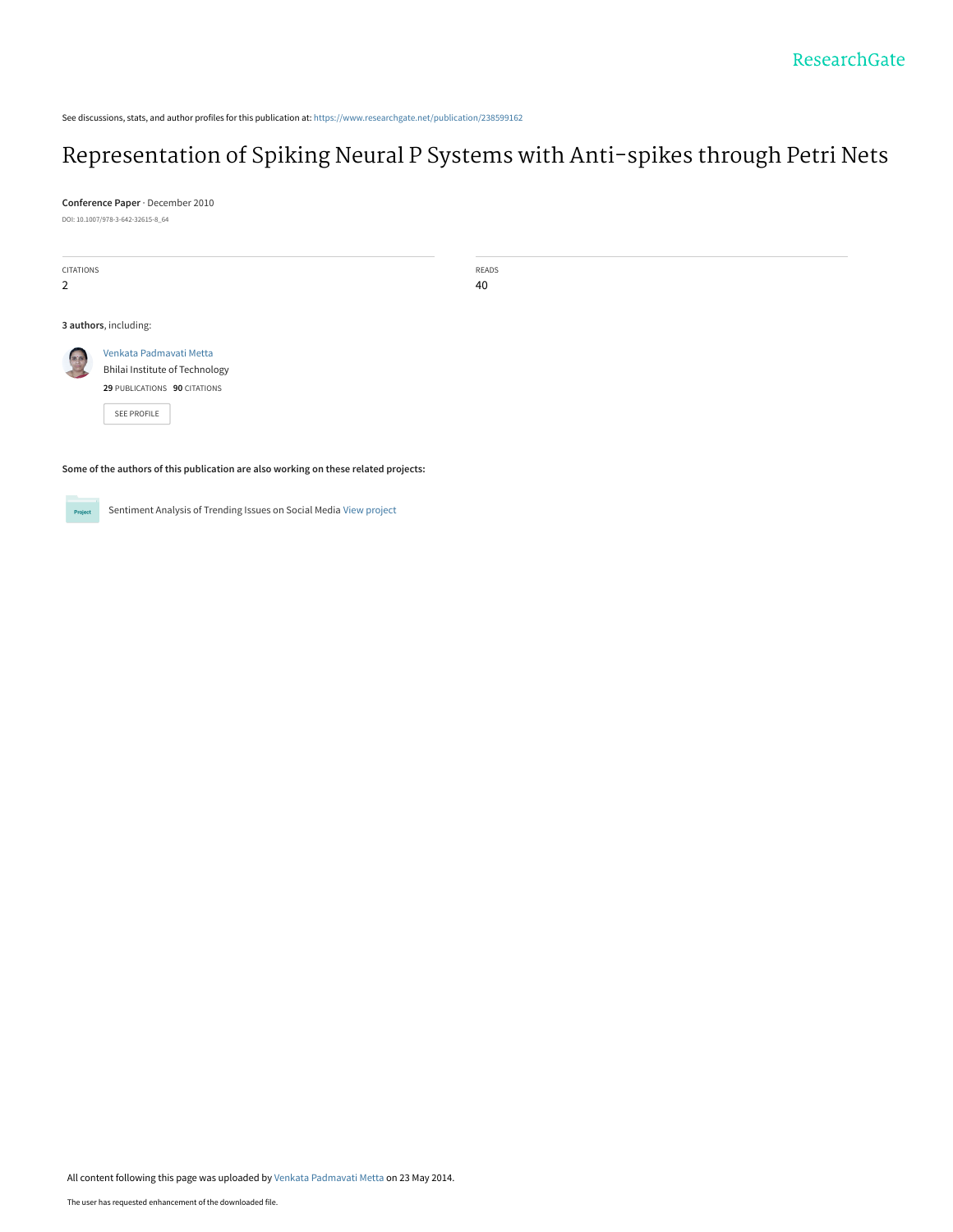# Representation of Spiking Neural P Systems with Anti-spikes through Petri nets

Venkata Padmavati Metta<sup>1</sup>, Kamala Krithivasan<sup>2</sup> and Deepak Garg<sup>3</sup>

<sup>1</sup> Bhilai Institute of Technology, Durg, India vmetta@gmail.com, 2 Indian Institute of Technology, Chennai, India kamala@iitm.ac.in <sup>3</sup> Thapar University, Patiala, India deep108@yahoo.com

Abstract. Spiking Neural P(SN P) system with anti-spikes uses two types of objects called spikes and anti-spikes which can encode binary digits in a natural way. We propose a formal method based on Petri nets, which provides a natural and powerful framework to formalize SN P systems with anti-spikes. This enables the use of existing tools for Petri nets to study the computability and behavioural properties of SN P systems with anti-spikes.

# 1 Introduction

Spiking neural P systems (shortly called SN P systems) introduced in [1] as a variant of P systems, are biologically inspired parallel and distributed computing models inspired by the neurobiological behaviour of neurons sending electrical pulses of identical voltages called spikes to neighbouring neurons.

SN P system with anti spikes (shortly called SN PA system) introduced in [5], is a variant of an SN P system consisting of two types of objects, spikes(denoted as a) and anti-spikes(denoted as  $\overline{a}$ ) participating in spiking and forgetting rules. We propose a relationship between SN P system with anti-spikes and Petri nets to complement the functional characterization of the behaviour of SN PA systems. The relationship between SN P systems and Petri nets is no means a new idea. Behavioural aspects of different variants of membrane systems were studied by translating them into equivalent Petri net models [4, 3]. In [8], a formal translation has been given for basic class of SN P systems with delays into a class of Petri nets. In these Petri nets, places are used to represent neurons and spikes are encoded with tokens. Transitions are used to implement rules inside the neurons. Status places are associated with each place to maintain the state(open or closed) of the each neuron. The inhibitor and test arcs are used to test the status of the place and to only send the tokens to the open places.

To represent spikes and anti-spikes in SN PA systems, we use coloured Petri nets [2] in which tokens can of different types. We introduce coloured Petri nets with localities, with each transition is assigned a location based on the input place and locally sequential and globally maximal firing semantics to the sequential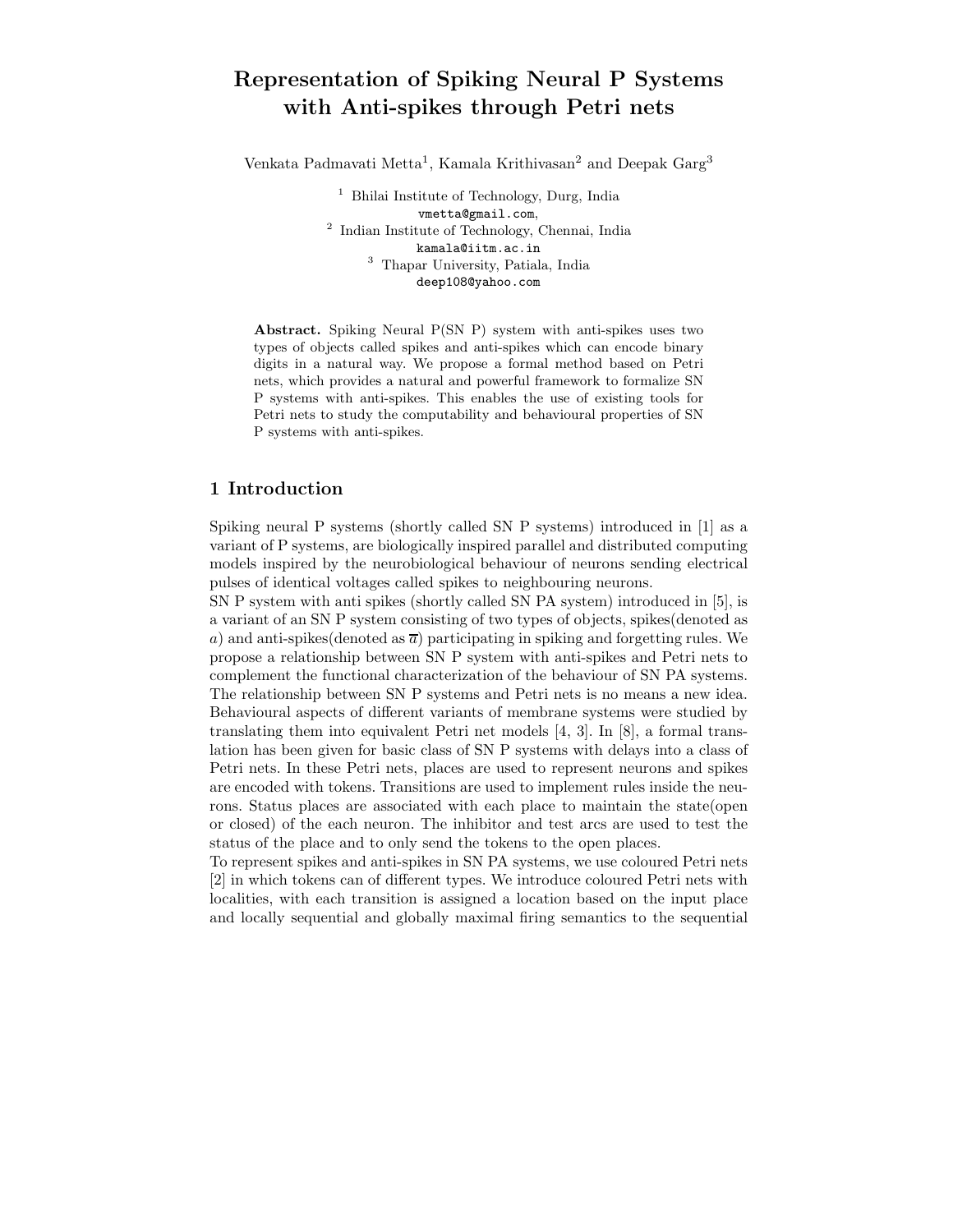firing in a neuron. The annihilation rule present in each neuron is encoded as a highest priority transition with exhaustive firing semantics. It is worth noting that as far as the rules are concerned, SN P systems are highly concurrent in nature and Petri nets play an important role in the modelling, analysis and verification of concurrent systems. As the procedure is direct, it involves less complexity in translation and the rich theoretical concepts and practical tools from well developed Petri nets can be used in the field of SN PA systems. We can also prove the correctness of the computation of SN PA system and also study the some behavioural properties like boundedness by means of Petri nets.

## 2 Spiking Neural P System with Anti-Spikes

First we recall the definition of SN P system with anti-spikes (or SN PA system). Definition 2.1 (SN P system with anti-spikes) Mathematically, we represent a spiking neural P system with anti-spikes of degree  $m \geq 1$ , in the form

$$
\Pi=(O, \sigma_1, \sigma_2, \sigma_3, \ldots, \sigma_m, \, syn \, , i_0), \,where
$$

1.  $O = \{a, \overline{a}\}\$ is the alphabet. a is called *spike* and  $\overline{a}$  is called anti-spike. 2.  $\sigma_1$ ,  $\sigma_2$ ,  $\sigma_3$ , ...,  $\sigma_m$  are neurons, of the form

$$
\sigma_i = (n_i, R_i), 1 \leq i \leq m
$$
, where

- a)  $n_i$  is the *multiset of spikes or anti-spikes* contained by the neuron.
- b)  $R_i$  is a finite set of *rules* of the following two forms:
	- i.  $E / b^r \rightarrow b'$  where E is a regular expression over a or  $\overline{a}$ , while  $b, b' \in$  $\{a, \overline{a}\}, \text{ and } r > 1.$
	- ii.  $b^r \to \lambda$ , for some  $r \geq 1$ , with the restriction that  $b^r \notin L(E)$  for any rule  $E / b^r \rightarrow b'$  of type (1) from  $R_i$ ;
- 3. syn  $\subseteq$  { 1, 2, 3, ..., m}  $\times$  { 1, 2, 3, ..., m} with  $(i, i) \notin syn$  for  $1 \le i \le m$ (synapses among neurons);
- 4.  $i_0 \in \{1, 2, 3, \ldots, m\}$  indicates the *output neuron*.

The rules of type  $E / b^r \rightarrow b'$  are spiking rules, and they are possible only if the neuron contains n b's such that  $b^n \in L(E)$  and  $n \geq r$ . When neuron  $\sigma_i$  sends a b, it is replicated in such a way that one b' is sent to all neurons  $\sigma_j$  such that  $(i, j) \in syn$ . The rules of type  $b^r \to \lambda$  are forgetting rules; r number of b's are simply removed ("forgotten") when applying. Like in the case of spiking rules, the left hand side of a forgetting rule must "cover" the contents of the neuron, that is,  $a^s \rightarrow \lambda$  is applied only if the neuron contains exactly s spikes.

There is an additional fact that a and  $\overline{a}$  cannot stay together, so annihilate each other. If a neuron has either objects a or objects  $\overline{a}$ , and further objects of either type (maybe both) arrive from other neurons, such that we end with  $a^r$  and  $\overline{a}^s$ inside, then immediately an annihilation rule  $a \overline{a} \rightarrow \lambda$ , which is implicit in each neuron, is applied in a maximal manner, so that either  $a^{r-s}$  or  $\overline{a}^{s-r}$  remain for the next step, provided that  $r \geq s$  or  $s \geq r$ , respectively. This mutual annihilation of spikes and anti-spikes takes no time and that annihilation rule has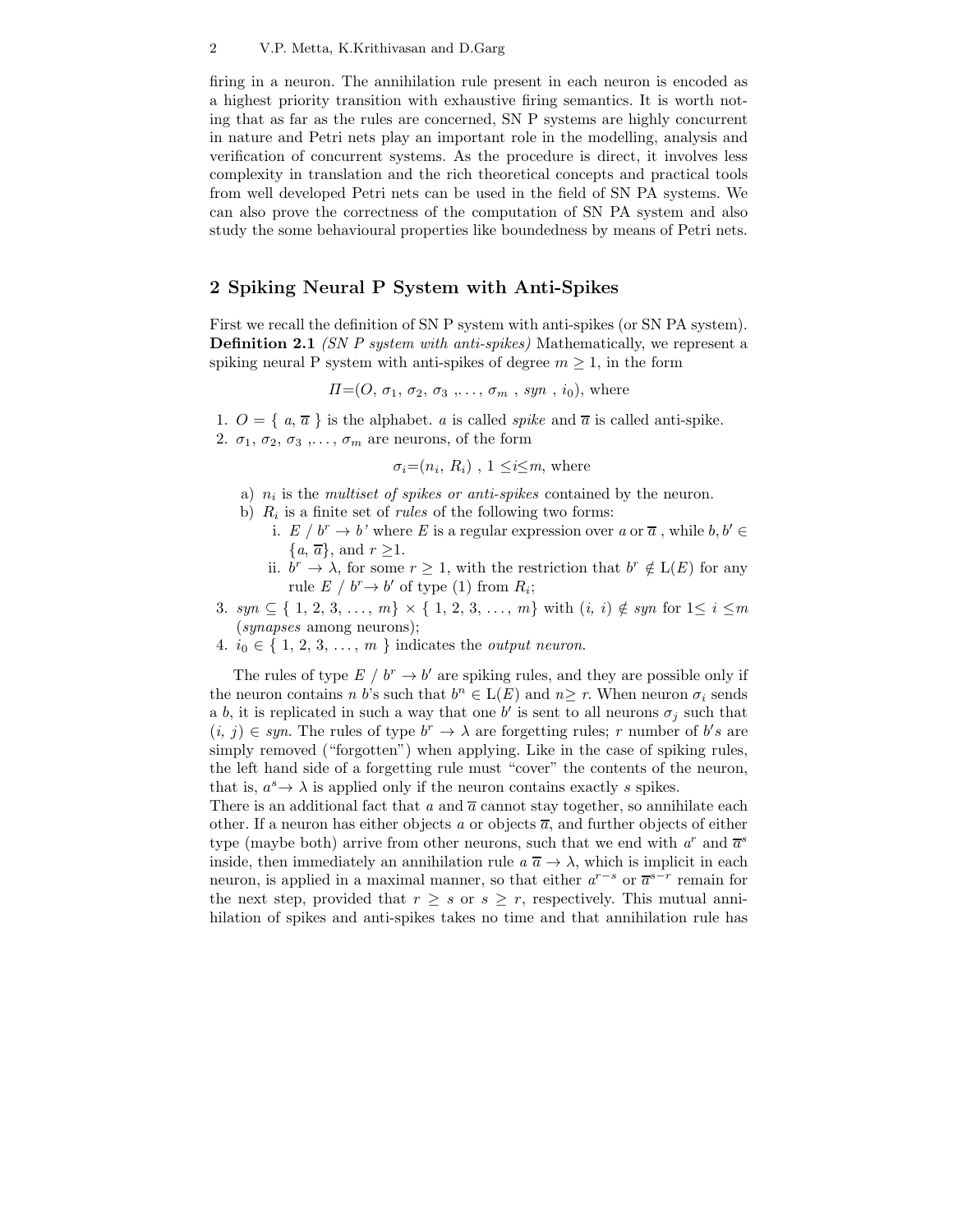priority over spiking and forgetting rules, so the neurons always contains either only spikes or anti-spikes.

 $\text{ }$ lhs(v) and  $\text{ }$ rhs(v) gives the multiset of spikes/anti-spikes present in the left and right hand sides of rule v respectively. Like in [5], we avoid using rules  $\overline{a}^c \to \overline{a}$ , but not the other three types, corresponding to the pairs  $(a, a)$ ,  $(a, \overline{a})$ ,  $(\overline{a}, a)$ . If  $E=b^r$  then we will write it in the simplified form  $b^r \rightarrow b'$ .

The standard SN P system works in a similar way but with only one type of object called  $spike(a)$  and so there exist no annihilation rules.

Definition 2.2 (Configuration) The configuration of the system is described  $C = \langle n_1, n_2, \cdots, n_m \rangle$  where  $n_i$  is the multiset written in the form  $n_i = a^x \overline{a}^y$ , where  $x$  is the number of spikes and  $y$  is the number of anti-spikes present in neuron  $\sigma_i$ . Because a neuron always contains spikes or anti-spikes, either  $n_i(a) = 0$ or  $n_i(\overline{a})=0$ .

**Definition 2.3** (Vector rule) We define a vector rule V as a mapping with domain  $\Pi$  such that  $V(i) = r_{ij}, r_{ij}$  is a spiking or forgetting rule from  $R_i$  i.e  $|V(i)|$ = 0 or 1 where  $1 \le i \le m$ . If no rule is applicable from  $\sigma_i$  then  $V(i) = r_{i0}$ . If a vector rule V is enabled at a configuration  $\mathcal{C}=\langle n_1, n_2, \ldots, n_m \rangle$  then C can evolve to  $\mathcal{C}' = \langle n'_1, n'_2, \ldots, n'_m \rangle$  (after applying annihilation rules in each neuron in exhaustive way), where

 $n'_{i} = n_{i} - lhs(V(i)) + \sum_{(j,i) \in syn} rhs(V(j))$ 

Definition 2.4 *(Transition)* Using the vector rule, we pass from one configuration of the system to another configuration, such a step is called a transition. For two configurations C and C' of  $\Pi$  we denote by  $\mathcal{C} \stackrel{V}{\Longrightarrow} \mathcal{C}'$ , if there is a direct transition from  $\mathcal C$  to  $\mathcal C'$  in  $\Pi$ .

A computation of  $\Pi$  is a finite or infinite sequences of transitions starting from the initial configuration, and every configuration appearing in such a sequence is called reachable. Note that the transition of  $\mathcal C$  is non-deterministic in the sense that there may be different vector rules applicable to  $C$ , as described above.

A computation halts if it reaches a configuration where no rule can be used. There are various ways of using such a device [6].

Example 2.1 Consider the graphical representation of an SN P system with anti-spikes in Fig.1(a), the neurons are represented by nodes of a directed graph whose arrows represent the synapses; an arrow also exits from the output neuron, pointing to the environment; in each neuron we specify the rules and the spikes present in the initial configuration. It is formally denoted as

 $\Pi = (\{a,\overline{a}\}, \sigma_1, \sigma_2, \sigma_3, \sigma_4, syn, 4)$ , with  $\sigma_1 = (a^3, \{a^3/a \to a, a^3 \to \overline{a}\}), \sigma_2 = (a, \{a \to a\}),$  $\sigma_3 = (a, \{a \to a\})$ ,  $\sigma_4 = (a, \{a \to \overline{a}, \overline{a} \to a\})$ ,  $syn = \{(1, 2), (2, 1), (1, 4), (4, 1),$  $(1,3), (3,1)$ .

We have four neurons, with labels 1, 2, 3, 4; neuron 4 is the output neuron. Initially neuron 1 has three spikes with non-determinism between its first two rules and neurons 2, 3 and 4 have one spike each. The initial configuration of the system is  $\langle a^3, a, a, a \rangle$ .

The evolution of the system  $\Pi$  can be analysed on a transition diagram as that from Fig.1(b) because the number of configurations reachable from the initial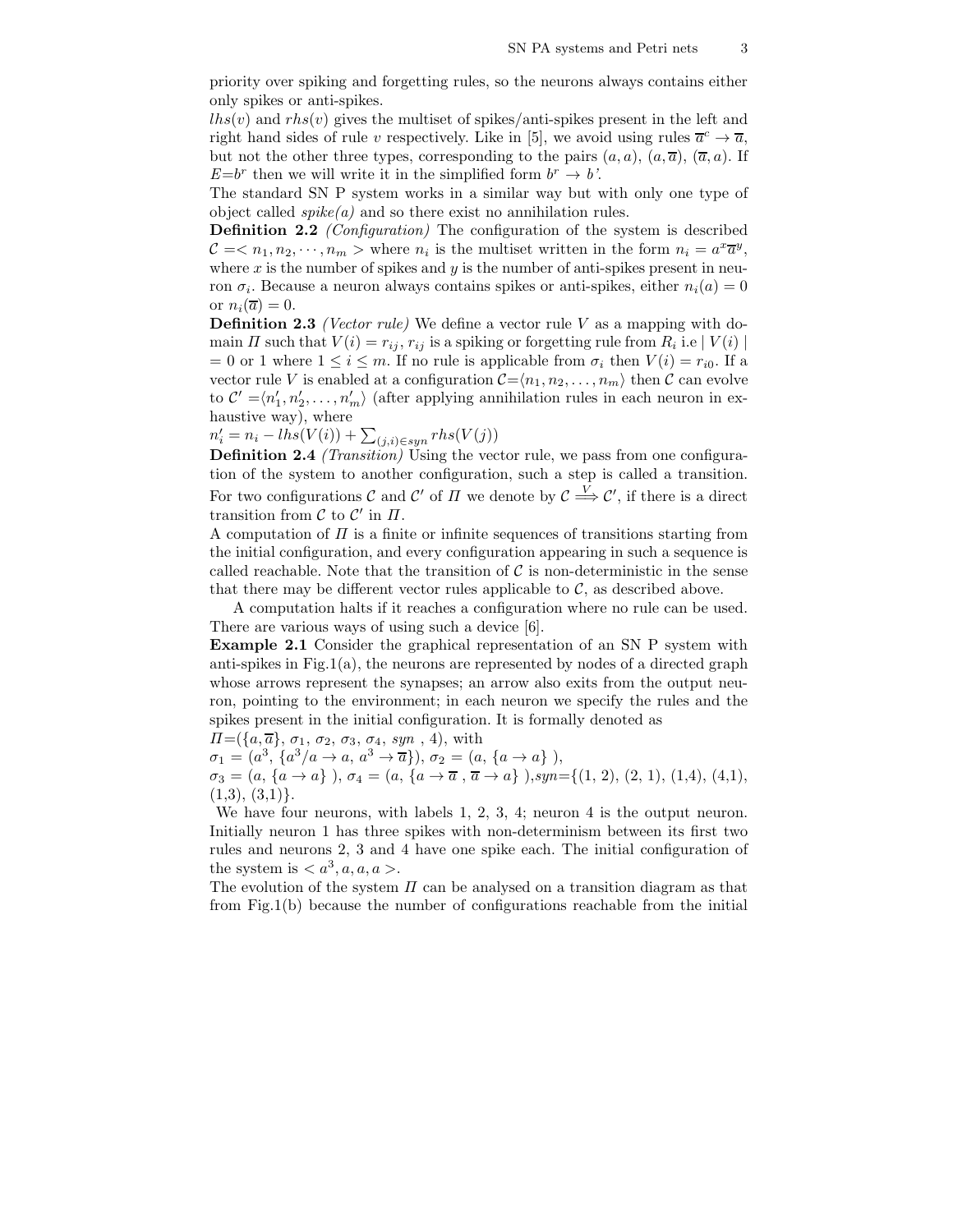

Fig. 1. SN PA system  $\Pi$ 

Fig. 2. CPL-net equivalent to  $\Pi$ 

configuration is finite, we can place them in the nodes of a graph and between two nodes/configurations we draw an arrow if and only if a direct transition is possible between them. In the Fig.1(b), we have also indicated the rules used in each neuron with the following conventions; for each  $r_{ij}$  we have written only the subscript ij; when a neuron i=1, 2, 3, 4 uses no rule, we have written i0.

The functioning can easily be followed on this diagram, so that we only briefly describe it. We start with spikes in all neurons. Neuron 1 can behave nondeterministically choosing one of the two rules. As long as neuron 1 uses the rule  $a^3/a \rightarrow a$ , the computation cycles in the initial configuration sending a spike to neurons 2, 3 and 4; neuron 4 uses its first rule and sends an anti-spike to environment and neuron 1. Neurons 2 and 3 use their rules and send a spike to neuron 1. So neuron 1 receives one anti-spike and two spikes (and two spikes are already present in it), after using annihilation rule, the neuron will have again three spikes. Neuron 2, 3 and 4 will have one spike each.

If neuron 1 uses its second rule  $a^3 \to \overline{a}$ , the three spikes are consumed and an anti-spike is sent to other three neurons. So neuron 1 will have one spike and neurons 2, 3 and 4 will have one anti-spike each, reaching the configuration  $\langle a, \overline{a}, \overline{a}, \overline{a} \rangle$ . In the next step neurons 1, 2 and 3 cannot fire and neuron 4 uses the rule  $\overline{a} \rightarrow a$  sending a spike to environment and neuron 1, reaching the configuration  $\langle a^2, \overline{a}, \overline{a}, \lambda \rangle$  and the system halts.

# 3 Colored Petri nets

In coloured PN, color refers to the type of data associated with tokens. In other words, tokens can have arbitrary values determined by their type or color. Each place has an associated color set, which constrains the number and color of tokens that may reside in the place or move along the arc from that place.

Definition 3.1(Coloured Petri net) A coloured Petri net is represented by a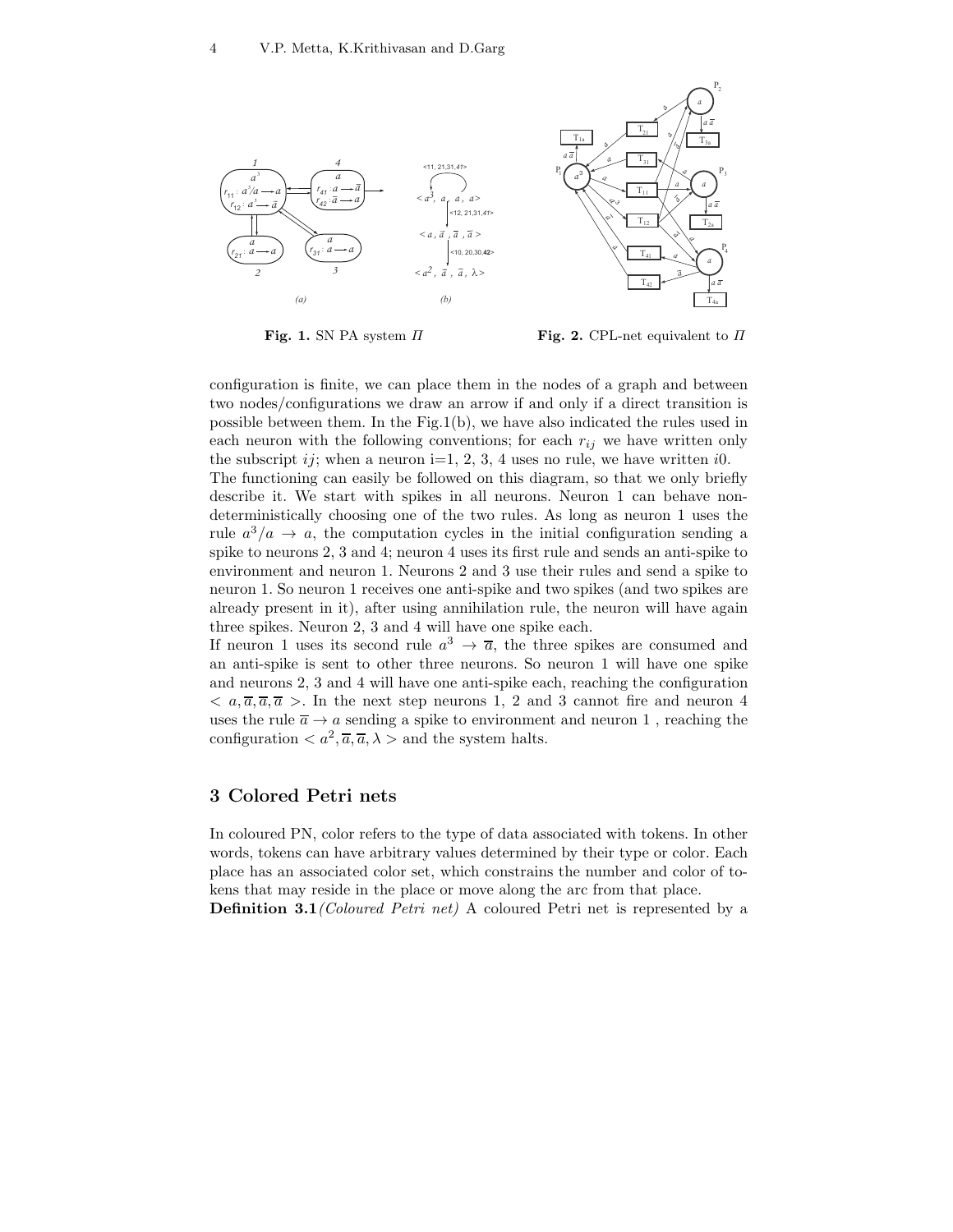tuple  $\mathcal{N} \stackrel{\mathrm{df}}{=} (\Sigma, P, T, C, A, W, \Gamma, G, M_0)$ , where

 $\Sigma$ , P and T are finite, non-empty set of colours, places and transitions respectively.

 $C: P \to \Sigma$  is a color function that assigns set of colours to every element of P.  $A \subseteq (P \times T) \cup (T \times P)$  is a set of directed arcs which connect places with transitions and transitions with places.

 $W$ : Assigns a multi-set of coloured tokens from the domain of input places if  $f$  $\in (P \times T)$  and from domain of output places if  $f \in (T \times P)$ .

 $G: T \longrightarrow \{true, false\}$ , the guard function maps each transition  $T_i$  to boolean expression, which specifies an additional constraint which must be fulfilled before the transition is enabled.

 $M_0 = \{m_1, m_2, \cdots m_n\} \in P$ , each  $m_i$  is a multi set of tokens initially associated with each place  $P_i$  and n is the number of places in the net N.

Coloured Petri nets are drawn in a similar way as simple Petri nets with coloured tokens drawn as coloured dots (for tokens of different attributes) or as multi-set inside the places. The directed arcs connecting places to transitions and transitions to places may be labelled with an arc expression having the multi-set of tokens of different colours.

**Definition 3.2** (*Marking*)  $M$  is a marking which assigns a finite semi-positive multi-set over  $C(p)$  to every  $p \in P$ .  $M_0$  is called the initial marking.

The state or marking of Petri net is changed by the occurrence of transition. Firing rules in the Petri net model are:

- 1. Transition  $T_j$  is enabled iff  $T_j$  satisfies the guard condition and its every input place has enough tokens of needed colours as specified in the input arc expression.
- 2. Upon firing the transition  $T_i$  removes number of tokens from each of its input places equal to the weight of the input arcs and deposits number of tokens into the output places equal to the weight of output arcs.

Concurrency is also a concept that Petri net systems represent in an extremely natural way. Two transitions are concurrent at a given marking if they can be fired at the same time i.e. simultaneously. This determines a new marking in a net, a new set of enabled transitions, and so on. An important concept in Petri nets is that of conflict. Conflict occurs between transitions that are enabled by the same marking, where the firing of one transition disables the other. A major feature of net is that they do not define in any way how and when a given conflict should be resolved, leading to non-determinism in its behaviour. This non-determinism is inherent in Petri nets.

**Definition 3.3** (Step) A step is a multi-set U of transitions which are enabled at a marking M and we denote this by  $M(U)$ . The input and output of places of step U are given by  $IN_{\mathcal{N}}U(p) = \sum_{t \in U} U(t) \cdot W(p, t)$  and  $OUT_{\mathcal{N}}U(p) = \sum_{t \in U} U(t) \cdot W(t, p)$  for each  $p \in P$  $\sum_{t\in U} U(t) . W(t, p)$  for each  $p \in P$ 

A step  $U$  which is enabled at a marking  $M$  can be executed leading to the marking  $\tilde{M}' = M + OUT_NU - IN_NU$ . We denote this by  $M[U\rangle M'$ . A step U is a maximal step at a marking M if  $M[U\rangle$  and there is no transition t' such that  $M[U + \{t'\}]$  and for every place  $p \in P$ , transition  $t \in U$ , t can only be executed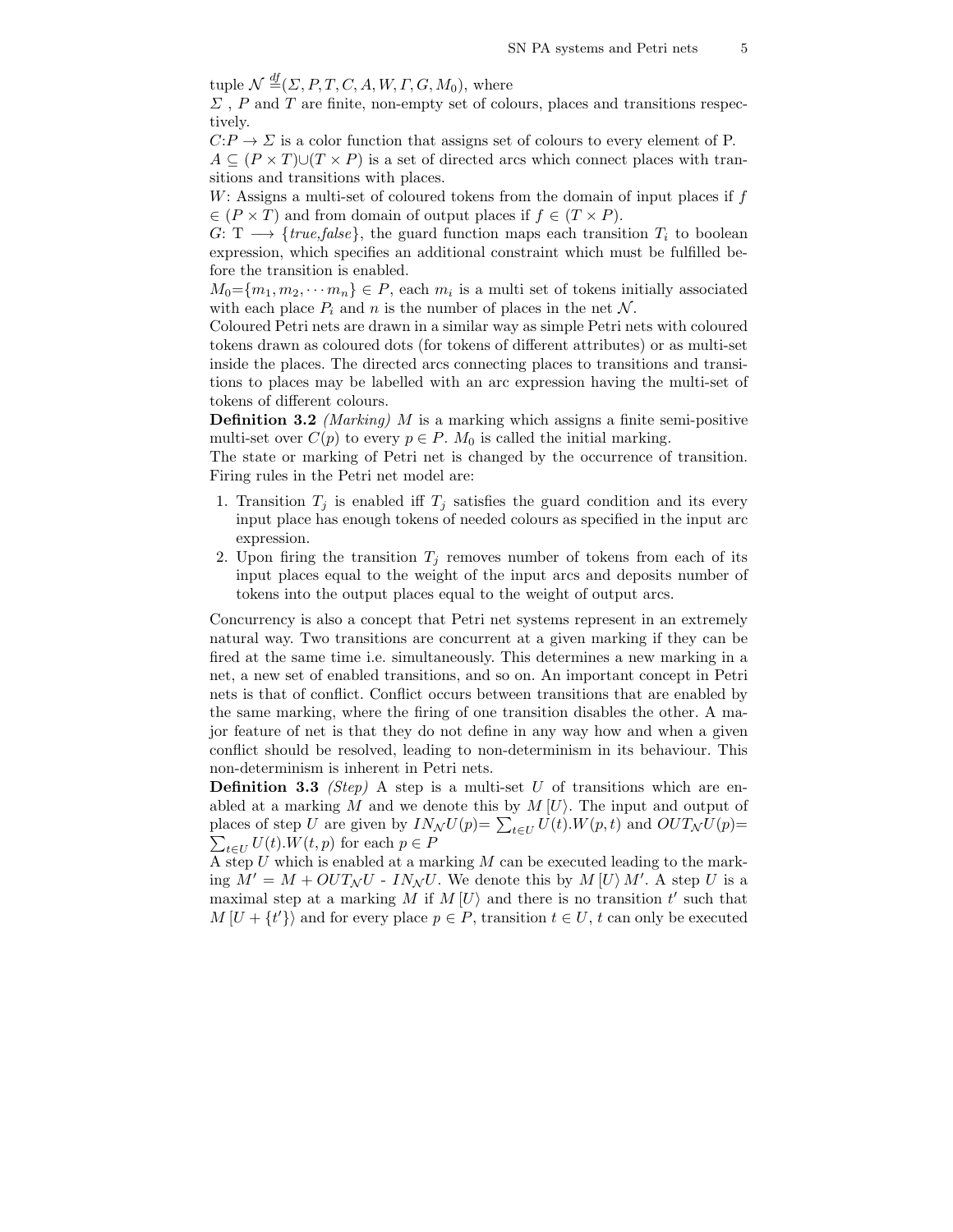if it satisfies the guard function.

A Petri net system  $\mathcal N$  with maximal concurrency is such that for each markings M and M' if there is a step U such that  $M[U\rangle M'$ , then U is a maximal step. A computation of a Petri net  $\mathcal N$  is a finite or infinite sequences of executions starting from the initial marking and every marking appearing in such a sequence

is called reachable. A major strength of Petri nets is their support for analysis of many properties and problems associated with concurrent systems such as reachability, boundedness and liveness. The reachability problem for Petri net is the problem of finding if a marking  $M_i$  is reachable from the initial marking  $M_0$ . Formally a Petri net with a given marking is said to be in deadlock if and only if no transition is enabled in the marking. A Petri net where no deadlock can occur starting from a given marking is said to be live. Generally Petri nets are analysed using tools to study important behavioural properties of the system like reachability, liveness, boundedness etc. Before implementation, we introduce the most appropriate Petri net semantics.

Definition 4.1 (Coloured Petri nets with Localities) A coloured Petri net with localities (or CPL-net) is a tuple  $\mathcal{NL} \stackrel{df}{=} (\Sigma, P, T, C, A, W, \Gamma, G, M_0, \psi, L)$ , where  $\text{UND}(\mathcal{NL}) \stackrel{df}{=} (\Sigma, P, T, C, A, W, \Gamma, G, M_0). \psi: T \to N$  defines the priority function and  $L: T \to N$  is a location mapping, for the transition set T.

The markings and steps already defined for coloured Petri nets carry over to CPL-net.

**Definition 4.2** (Enabled step) A step U is enabled at a marking M if  $M \geq$  $IN_{N, \mathcal{L}} U$  and, for every place  $p \in P$  and transition  $t \in U$ ,  $G(t) = true$ . Moreover, an enabled U is: lseq-gmax (locally sequential globally maximal) enabled if  $t \in U$ then there is no transition  $u \in U$  such that  $L(u) = L(t)$  and there is no transition l such that  $U + l$  is enabled at M such there  $L(t) \neq L(u)$  for any  $u \in U$ . The priority of all transitions in a step should be the same. So the priority of the step is same as priority transitions in the step. If two steps are enabled at a marking then the step with higher priority is executed first. In this paper we consider prioritized locally sequential globally maximal firing of CPL-nets.

Definition 4.3 (Executed step and Computation) We introduce two modes of execution of lseq-gmax enabled step U. In minimal execution mode every  $t \in U$ is fired only once and is denoted as  $U_{min}$  where as in *exhaustive execution mode* every  $t \in U$  is fired as many times as possible with the same binding for its controlled variables and we denote this as  $U_{exh}$ .

Let  $m \in \{min, \text{ex}h\}$  be a mode of execution. A lseq-gmax enabled step U at a marking  $\tilde{M}$  can be m-executed leading to the marking  $M'$ . We denote this by  $M[U] >_m M'$ . A computation of a CPL-net  $\mathcal{NL}$  is a finite or infinite sequence of executions starting from the initial marking, and every marking appearing in such a sequence is called reachable. The step semantics and the execution modes defined above corresponds to the way rules are fired in the SN PA systems. Using this correspondence we will give in the next section a faithful translation of SN PA systems into CPL-nets.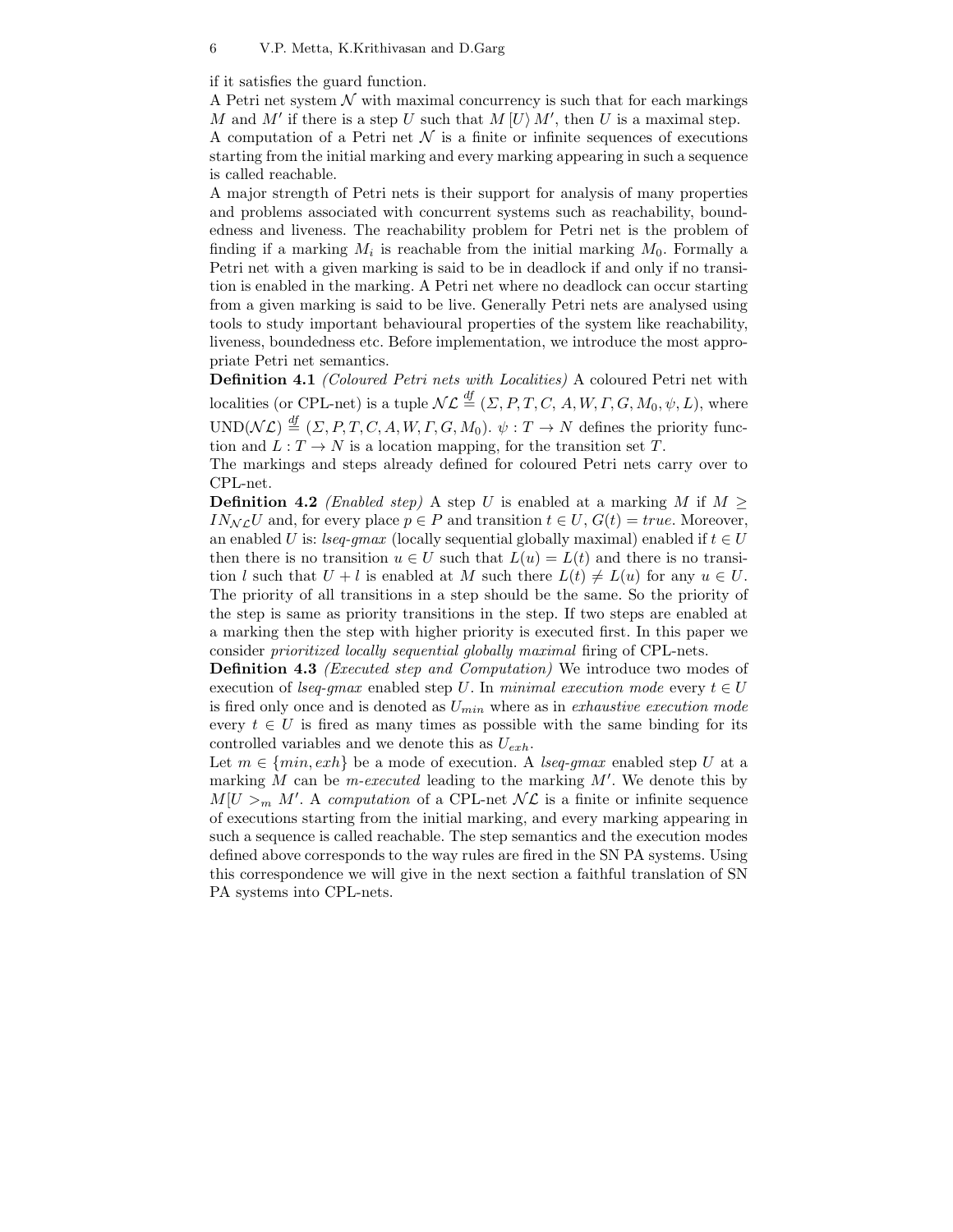## 4 SN P System with anti-spikes to Petri Net

In this section, we propose a formal method to translate SN PA systems into CPL-nets.

**Definition 5.1**(SN PA system to CPL-net) Let  $\Pi = (O, \sigma_1, \sigma_2, \sigma_3, \ldots, \sigma_m,$  $syn$ ,  $i_0$ ) be an SN P system with anti-spikes, then the corresponding CPL-net  $\mathcal{NL}_\Pi \stackrel{\mathrm{df}}{=} (\Sigma, P, T, C, A, W, \Gamma, G, M_0, \psi, L)$ , where

- 1.  $\Sigma = O$
- 2.  $P = \{P_1, P_2, \dots, P_m\}$  is the set of places.  $P_{i_0}$  is the output place.
- 3.  $T = T_1 \cup T_2 \cup \cdots T_m$  where each  $T_i$  contains a distinct transition  $T_{ij}$  for every rule of  $r_{ij} \in R_i$  and  $T_{ia}$ , a transition corresponding to the annihilation rule implicitly present in each neuron  $P_i$ .

For every place  $p = P_i \in P$  and every transition  $t = T_{ik} \in T$  and  $k \neq a$ ,  $W(p,t) = lhs(r_jk)$  if  $i = j$ ,  $W(t, p) = rhs(r_jk)$  if  $i \neq j$  and  $(i, j) \in syn$ ,  $\psi(t) = 1, L(t) = i$  and

- for every  $p = P_i \in P$ ,  $W(P, T_{ia}) = a\overline{a}$ ,  $\psi(T_{ia}) = 2$ ,  $L(T_{ia}) = i$ .
- 4. For every place  $P_i \in P$ , its initial marking is  $M_0(P_i) \stackrel{df}{=} n_i$ .

To capture the very tight correspondence between the SN P system with antispikes  $\Pi$  and Petri nets  $\mathcal{NL}_\Pi$ , we introduce a straight forward bijection between configurations of  $\Pi$  and markings of  $\mathcal{NL}_\Pi$ , based on the correspondence between places and neurons.

Let  $\mathcal{C} = \langle n_1, n_2, \cdots, n_m \rangle$  be a configuration of an SN PA system  $\Pi$ . Then the corresponding marking  $\phi(C)$  of  $\mathcal{NL}_\Pi$  is given by  $\phi(C)(P_i) \stackrel{df}{=} n_i$  for every place  $P_i$  of  $\mathcal{NL}_\Pi$ .

Similarly, for any vector rule  $V = (r_{1j_1}, r_{2j_2}, \dots, r_{mj_m})$  of  $\Pi$ , we define a lseqgmax enabled step  $\xi(V)$  of transitions of  $\mathcal{NL}_\Pi$  such that  $\xi(V)(T_{ij}) \stackrel{df}{=} r_{ij}$  for every  $T_{ij} \in T$  and  $j \neq a$ . It is clear that  $\phi$  is a bijection from the configurations of  $\Pi$  to the markings of  $\mathcal{NL}_\Pi$ , and that  $\xi$  is a bijection from vector rules of  $\Pi$ to lseq-gmax enabled steps of  $\mathcal{NL}_\Pi$ .

We now can formulate a fundamental property concerning the relationship between the dynamics of the SN PA system  $\Pi$  and that of the corresponding CPL-net:  $C \stackrel{V}{\Longrightarrow} C'$  if and only if  $\phi(C)[\xi(V >_{min} [H >_{exh} \phi(C')).$ 

where H is lseq-gmax step only containing  $T_{ia} \in T$  for every  $1 \leq i \leq m$ .

Since the initial configuration of  $\Pi$  corresponds through  $\phi$  to the initial marking of  $N\mathcal{L}_\Pi$ , the above immediately implies that the computations of  $\Pi$  coincide with the locally sequential and globally maximal concurrency semantics of the CPL-net  $\mathcal{NL}_\Pi$ .

The reader might by now have observed that the structure of neurons in  $\Pi$  is used in the definitions of the structure of the CPL-net  $N\mathcal{L}_{\Pi}$  (i.e., in the definitions of places, transitions and the weight function). Let  $\mathcal C$  be a configuration of  $\Pi$  and there is a vector rule V enabled at C reaching a configuration  $\mathcal{C}'$ . As there is a mapping between configuration and markings,  $\phi(\mathcal{C})$  is marking of CPL-net  $N\mathcal{L}_\Pi$  corresponding to the configuration C of  $\Pi$ . There is a one-to-one